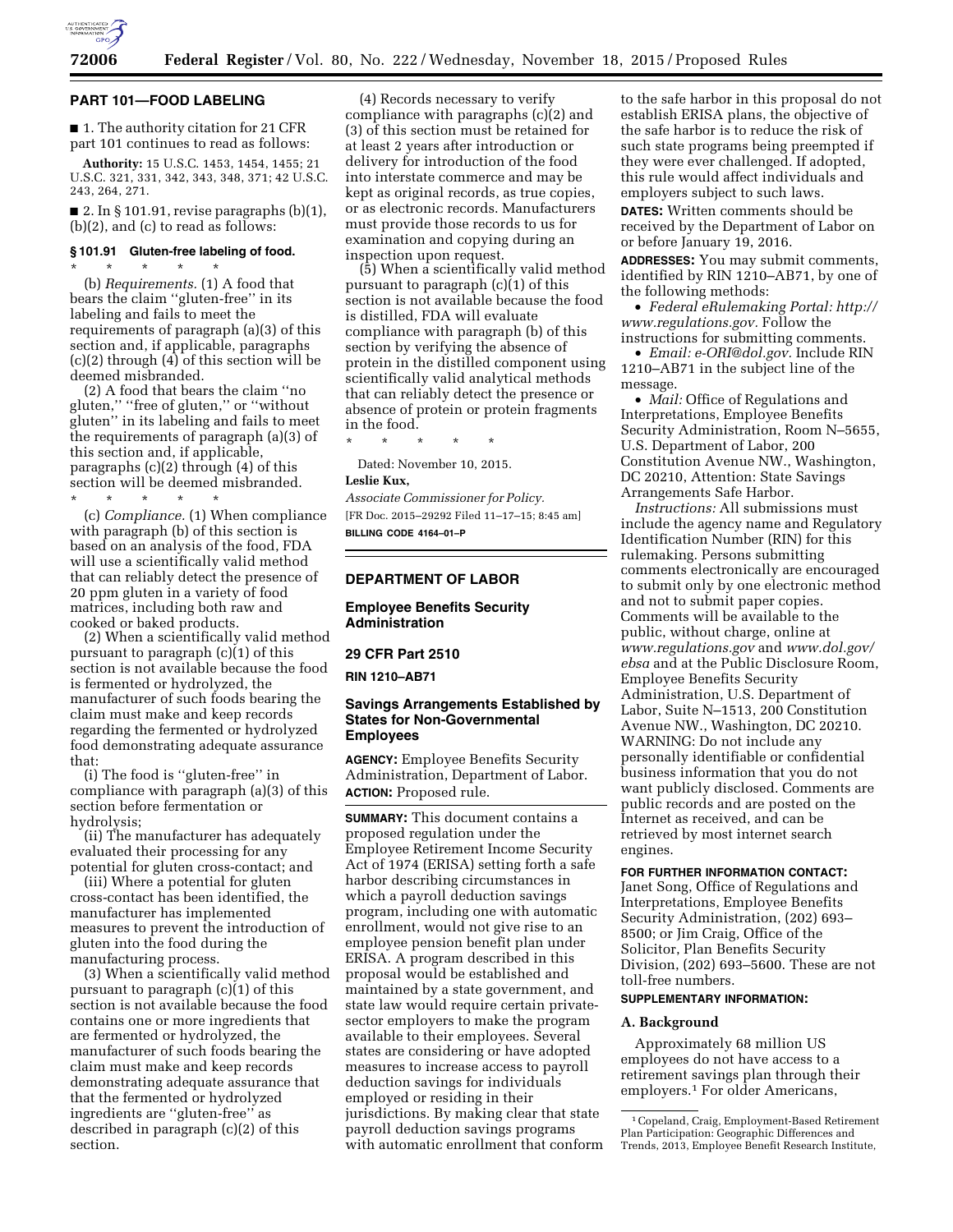inadequate retirement savings can mean sacrificing or skimping on food, housing, health care, transportation, and other necessities. Inadequate retirement savings place greater stress on state and federal social welfare programs as guaranteed sources of income and economic security for older Americans. Accordingly, states have a substantial governmental interest in taking steps to address the problem and protect the economic security of their residents.2 Concerned over the low rate of saving among American workers, some state governments have already sought to expand access to savings programs for their residents and other individuals employed in their jurisdictions by creating their own programs and requiring employer participation.3

## *1. State Payroll Deduction Savings Initiatives*

One approach some states have taken is to establish state payroll deduction savings initiatives. Such programs encourage employees to establish taxfavored individual retirement plans (IRAs) funded by payroll deductions. Oregon, Illinois, and California, for example, have adopted laws along these lines.<sup>4</sup> These initiatives generally require specified employers that do not offer workplace savings arrangements to deduct amounts from their employees' paychecks in order that those amounts may be remitted to state-administered IRAs for the employees. Typically, with automatic enrollment, the states would require that the employer deduct specified amounts on behalf of the

2*See* Christian E. Weller, Ph.D., Nari Rhee, Ph.D., and Carolyn Arcand, Financial Security Scorecard: A State-by-State Analysis of Economic Pressures Facing Future Retirees, National Institute on Retirement Security (March 2014) (*[www.nirsonline.org/index.php?option=com](http://www.nirsonline.org/index.php?option=com_content&task=view&id=830&Itemid=48)*\_ *[content&task=view&id=830&Itemid=48](http://www.nirsonline.org/index.php?option=com_content&task=view&id=830&Itemid=48)*).

3*See, for example,* Report of the Governor's Task Force to Ensure Retirement Security for All Marylanders, Kathleen Kennedy Townsend, Chair, 1,000,000 of Our Neighbors at Risk: Improving Retirement Security for Marylanders (2015). The Georgetown University Center for Retirement Initiatives (CRI) of the McCourt School of Public Policy has compiled a ''50 state survey'' providing information on state legislation that would establish state-sponsored retirement savings plans at *[http://](http://cri.georgetown.edu/states/)  [cri.georgetown.edu/states/.](http://cri.georgetown.edu/states/)* The stated mission of the CRI is ''[to] strengthen the retirement security of American families by developing and promoting the bipartisan adoption of innovative state policies, legislation and administrative models, such as pooled and professionally managed funds, which will expand the availability and effectiveness of retirement solutions.''

4 Illinois Secure Choice Savings Program Act, 2014 Ill. Legis. Serv. P.A. 98–1150 (S.B. 2758) (West); California Secure Choice Retirement Savings Act, 2012 Cal. Legis. Serv. Ch. 734 (S.B. 1234) (West); Oregon 2015 Session Laws, Ch. 557 (H.B. 2960) (June 2015).

employee, unless the employee affirmatively elects not to participate. As a rule, employees can stop the payroll deductions at any time. The programs, as currently designed, do not require, provide for or permit employers to make matching or other contributions of their own into the employees' accounts. In addition, the state initiatives typically require that employers act as a conduit for information regarding the program, including disclosure of employees' rights and various program features, often based on state-prepared materials.

## *2. ERISA's Regulation of Employee Benefit Plans*

ERISA defines the terms ''employee pension benefit plan'' and ''pension plan'' broadly to mean, in relevant part:

• Any plan, fund, or program which was heretofore or is hereafter established or maintained by an employer or by an employee organization, or by both, to the extent that by its express terms or as a result of surrounding circumstances such plan, fund, or program—

 $\circ$  provides retirement income to employees, or

 $\circ$  results in a deferral of income by employees for periods extending to the termination of covered employment or beyond, regardless of the method of calculating the contributions made to the plan, the method of calculating the benefits under the plan or the method of distributing benefits from the plan.

29 U.S.C. 1002(2)(A). The provisions of Title I of ERISA, ''shall apply to any employee benefit plan if it is established or maintained . . . by any employer engaged in commerce or in any industry or activity affecting commerce.'' 5 29 U.S.C. 1003(a).

Despite the express intent of the drafters of those state statutes not to have such a result, some have expressed concern that payroll deduction programs, such as those enacted in Oregon, California and Illinois, may cause employers to establish ERISAcovered plans inadvertently. The Department and the courts have interpreted the term ''established or maintained'' as requiring minimal involvement by the employer or employee organization to trigger the protections of ERISA coverage. For example, an employer may establish a benefit plan by purchasing insurance

products for individual employees.6 Moreover, retirement savings programs involving IRAs also fall within the broad definition of pension plan when those programs are established or maintained by an employer or employee organization.7

Pension plans covered by ERISA are subject to various statutory and regulatory requirements to protect the interests of the plan participants. These include reporting and disclosure rules and stringent conduct standards derived from trust law for plan fiduciaries. In addition, ERISA expressly prohibits certain transactions involving plans unless a statutory or administrative exemption applies.

Moreover, in order to assure nationwide uniformity of treatment, ERISA places the regulation of privatesector employee benefit plans (including employment-based pension plans) under federal jurisdiction. Section 514(a) of ERISA, 29 U.S.C. 1144(a), provides that the Act ''shall supersede any and all State laws insofar as they . . . relate to any employee benefit plan'' covered by the statute. The U.S. Supreme Court has long held that ''[a] law 'relates to' an employee benefit plan, in the normal sense of the phrase, if it has a connection with or reference to such a plan.'' *Shaw* v. *Delta Air Lines, Inc.,* 463 U.S. 85, 96–97 (1983) (footnote omitted). In various decisions, the Court has concluded that ERISA preempts state laws that: (1) mandate employee benefit structures or their administration; (2) provide alternative enforcement mechanisms; or (3) bind employers or plan fiduciaries to particular choices or preclude uniform administrative practice, thereby functioning as a regulation of an ERISA plan itself.8

IRAs generally are not established or maintained by employers or employee organizations, and ERISA coverage is contingent on an employer (or employee organization) establishing or maintaining the arrangement. 29 U.S.C. 1002(1)–(2). The Internal Revenue Code is the principal federal law that governs

7ERISA section 404(c)(2) (simple retirement accounts); 29 CFR 2510.3–2(d) (safe harbor for certain payroll deduction individual retirement accounts); 29 CFR 2509–99–1 (interpretive bulletin on payroll deduction IRAs); *Cline* v. *The Industrial Maintenance Engineering & Contracting Co.,* 200 F.3d 1223, 1230–31 (9th Cir. 2000).

8*New York State Conference of Blue Cross & Blue Shield Plans* v. *Travelers Ins. Co.,* 514 U.S. 645, 658 (1995); *Ingersoll-Rand Co.* v. *McClendon,* 498 U.S. 133, 142 (1990); *Egelhoff* v. *Egelhoff,* 532 U.S. 141, 148 (2001); *Fort Halifax Packing Co.* v. *Coyne,* 482 U.S. 1, 14 (1987).

Issue Brief No. 405 (October 2014) (available at *[www.ebri.org](http://www.ebri.org)*).

<sup>5</sup>ERISA includes several express exemptions in section 4(b) from coverage under Title I, for example, for pension plans established or maintained by governmental entities or churches for their employees, certain foreign plans, unfunded excess benefit plans, and plans maintained solely to comply with applicable state laws regarding workers compensation, unemployment, or disability. 29 U.S.C. 1003(b).

<sup>6</sup> *Donovan* v. *Dillingham,* 688 F.2d 1367 (11th Cir. 1982); *Harding* v. *Provident Life and Accident Ins. Co.,* 809 F. Supp. 2d 403, 415–419 (W.D. Pa. 2011); DOL Adv. Op. 94–22A (July 1, 1994).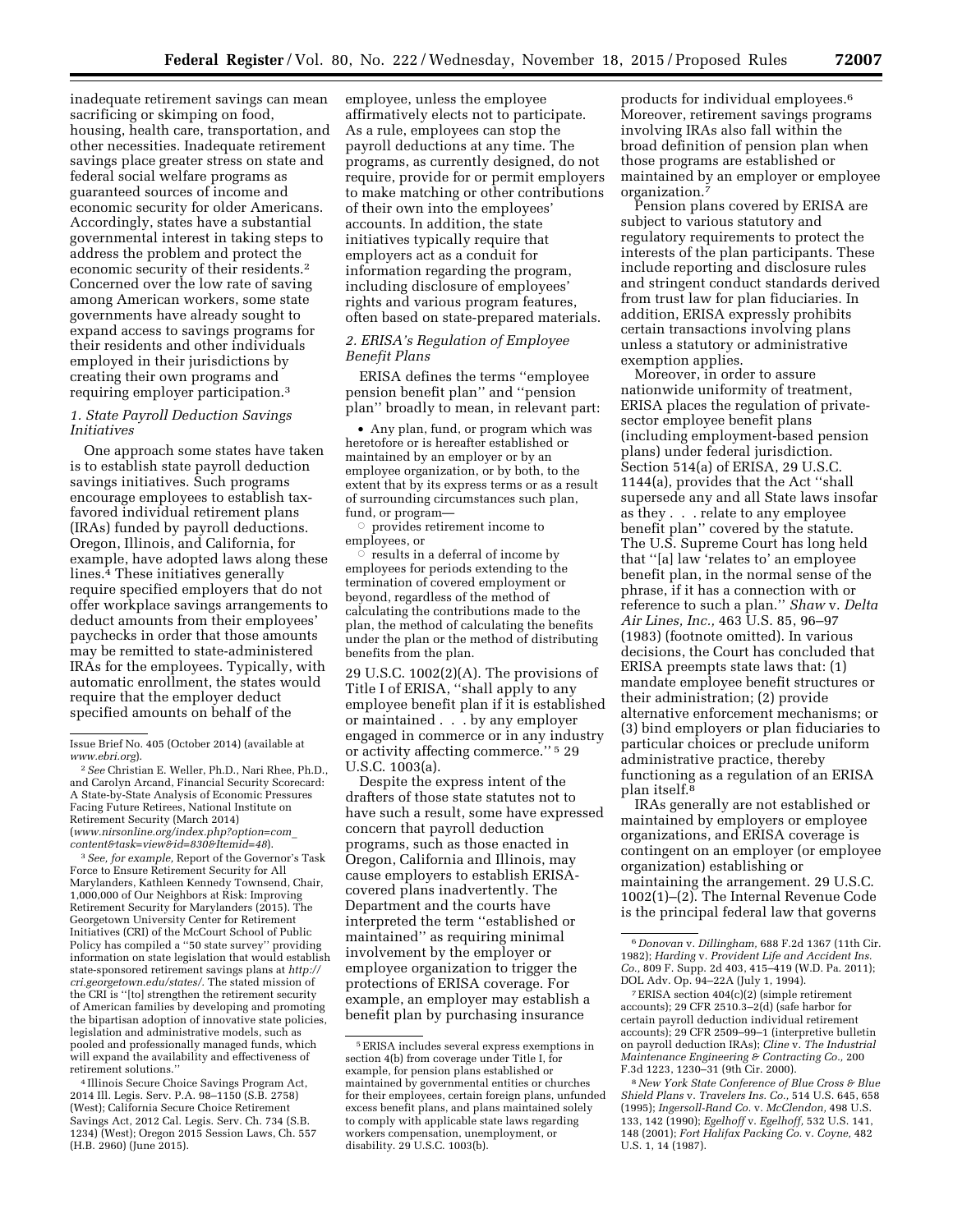such IRAs. The Code includes prohibited transaction provisions (very similar to those in ERISA), which are primarily enforced through imposition of excise taxes against IRA fiduciaries by the Internal Revenue Service. 26 U.S.C. 4975.

In other contexts, the Department has provided guidance to help employers determine whether their involvement in voluntary payroll deduction arrangements for sending employee retirement savings contributions to IRAs would amount to establishing or maintaining ERISA-covered plans. For example, in 1975, the Department promulgated a safe harbor regulation to clarify the circumstances under which IRAs funded by payroll deductions would not be treated as ERISA plans. 29 CFR 2510.3–2(d); 40 FR 34,526 (Aug. 15, 1975). This safe harbor is part of a more general regulation that ''clarifies the limits of the defined terms 'employee pension benefit plan' and 'pension plan' for purposes of title I of the Act . . . by identifying specific plans, funds and programs which do not constitute employee pension benefit plans for those purposes.'' 29 CFR 2510.3–2(a). Other similar safe harbors were published in the same **Federal Register**  notice.9

The 1975 regulation provides that ERISA does not cover a payroll deduction IRA arrangement so long as four conditions are met: the employer makes no contributions, employee participation is ''completely voluntary,'' the employer does not endorse the program and acts as a mere facilitator of a relationship between the IRA vendor and employees, and the employer receives no consideration except for its own expenses.10 In essence, if the employer merely allows a vendor to provide employees with information about an IRA product and then facilitates payroll deduction for employees who voluntarily initiate action to sign up for the vendor's IRA, the arrangement is not an ERISA pension plan.

In 1999, the Department published additional guidance on this safe harbor in the form of Interpretive Bulletin 99– 1. 29 CFR 2509.99–1. This guidance explains that employers may, consistent with the third condition in the regulation, furnish materials from IRA vendors to the employees, answer employee inquiries about the program, and encourage retirement savings

through IRAs generally, as long as the employer makes clear to employees its neutrality concerning the program and that its involvement is limited to collecting the deducted amounts and remitting them promptly to the IRA sponsor, just as it remits other payroll deductions to taxing authorities and other third parties. 29 CFR 2510.99–  $1(c).11$ 

The Department's publication of the 1975 payroll deduction IRA safe harbor was prompted by comments on an earlier proposal indicating ''considerable uncertainty concerning Title I coverage of individual retirement programs . . . .'' 40 FR 34528. When it promulgated the safe harbor regulation, the Department did not consider payroll deduction savings arrangements for private-sector employees with terms required by state laws. Instead, the payroll deduction IRA safe harbor and the group insurance safe harbor published that day focused on employers acting in coordination with IRA and other vendors, without state involvement. Under those circumstances, it was important for both safe harbors to contain conditions to limit employer involvement, both to avoid establishing or maintaining an employee benefit plan and to prevent undue employer influence in arrangements that would not be subject to ERISA's protective provisions. When a program meets the conditions of the safe harbor, employer involvement in the arrangement is minimal and employees' control of their participation in the program is nearly complete. In such circumstances, it is fair to say that each employee, rather than the employer, individually establishes and maintains the program.

One of the 1975 payroll deduction IRA safe harbor's conditions is that an employee's participation must be ''completely voluntary.'' The Department intended this term to mean considerably more than that employees are free to opt out of participation in the program. Instead, the employee's enrollment must be self-initiated. In various contexts, courts have held that opt-out arrangements are not consistent with a requirement for a "completely voluntary'' arrangement.12 This

condition is important because where the employer is acting on his or her own volition to provide the benefit program, the employer's actions—*e.g.,* requiring an automatic enrollment arrangement would constitute its ''establishment'' of a plan within the meaning of ERISA's text, and trigger ERISA's protections for the employees whose money is deposited into an IRA. As a result, state payroll deduction savings initiatives with automatic enrollment do not meet the 1975 safe harbor's ''completely voluntary'' requirement.

125 (S.D.N.Y. 2014) (''For a voluntary 'tip pooling' arrangement to exist, it must be 'undertaken by employees on a completely voluntary basis and may not be mandated or initiated by employers' and an employer can take 'no part in the organization or the conduct of [the] tip-pool.' '') (quoting N.Y. Dept. of Labor Opinion Letter RO–08–0049). *See also Carter* v. *Guardian Life Ins. Co.,* Civil No. 11–3– ART, 2011 WL 1884625, \*1 (W.D. Ky. May 18, 2011) (''Courts have held that employees' participation is not 'completely voluntary' if their enrollment in the plan is 'automatic.' ''); *Thompson*  v. *Unum Life Ins. Co.,* No. Civ.A. 3:03–CV–0277– B, 2005 WL 722717, \*6 (N.D. Tex. Mar. 29, 2005) (analyzing group welfare plan safe harbor, ''Thompson's participation in the plan was automatic rather than voluntary''); *cf. The Meadows*  v. *Employers Health Ins.,* 826 F. Supp. 1225, 1229 (D. Ariz. 1993) (enrollment not ''completely voluntary'' where health insurance contract required 75 percent of employees to participate); *Davis* v. *Liberty Mut. Ins. Co.,* Civ. A. No. 87–2851, 1987 WL 16837, \*2 (D.D.C. Aug. 31, 1987) (health insurance enrollment not completely voluntary because employee would receive no alternative compensation for refusing coverage, therefore making refusal comparable to a cut in pay). *See generally* Advisory Council On Employee Welfare And Pension Benefit Plans, Current Challenges And Best Practices For ERISA Compliance For 403(b) Plan Sponsors (2011) (available at *[www.dol.gov/](http://www.dol.gov/ebsa/publications/2011ACreport1.html) [ebsa/publications/2011ACreport1.html](http://www.dol.gov/ebsa/publications/2011ACreport1.html)*) (''The Council also considered, but is not recommending, that DOL permit the inclusion of an automatic enrollment feature within the context of an ERISA safe harbor 403(b) plan. The majority of Council members concluded that automatic enrollment would require actions typically performed by a plan sponsor/fiduciary (*e.g.,* designation of a default investment alternative), and consequently, an automatic enrollment option in the plan may not be viewed as voluntary even in light of the participant's right to opt out of the automatic contributions.''). DOL Field Assistance Bulletin (FAB) 2004–1 stated that an employer could open a health savings account (HSA) and deposit employer funds into it without the employee's affirmative consent so long as, among other things, the arrangement was ''completely voluntary on the part of the employees'' and also that employees exercised control over the account with the power to withdraw or transfer the employer money. FAB 2004–1 was focused on the effect of employer contributions, so there was no specific discussion of what was meant by ''completely voluntary'' in the context of an HSA. Field Assistance Bulletin 2006–2 clarified that the completely voluntary requirement in FAB 2004–1 related to employee contributions to an HSA and confirms that completely voluntary employee contributions to the HSA must be self-initiated. The only ''opt out'' considered in FAB 2004–1 was the employees' power to move employer contributions out of the HSA. Neither FAB suggested that employee contributions to an HSA could be completely voluntary under an opt out arrangement.

<sup>9</sup> 29 CFR 2510.3–1(j), Certain group or group-type insurance arrangements; 29 CFR 2510.3–2(f), Tax sheltered annuities. 40 FR 34530 (Aug. 15, 1975).

<sup>10</sup>The payroll deduction IRA safe harbor regulation, 29 CFR 2510.3–2(d), Individual Retirement Accounts.

 $^{\rm 11}\!$  The Department has also issued advisory opinions discussing the application of the safe harbor regulation to particular facts. See, e.g. Advisory Opinion 82–67A (Dec. 21, 1982), 1982 WL 21250; DOL Adv. Op. 84–25A (June 18, 1984), 1984 WL 23439.

<sup>12</sup>*See Doe* v. *Wood Co. Bd. Of Educ.,* 888 F.Supp.2d 771, 775–77 (S.D. W. Va. 2012) (Education Department regulations requiring ''completely voluntary'' choice of single-gender education not satisfied by opt-out provision); *Schear* v. *Food Scope America, Inc.,* 297 F.R.D. 114,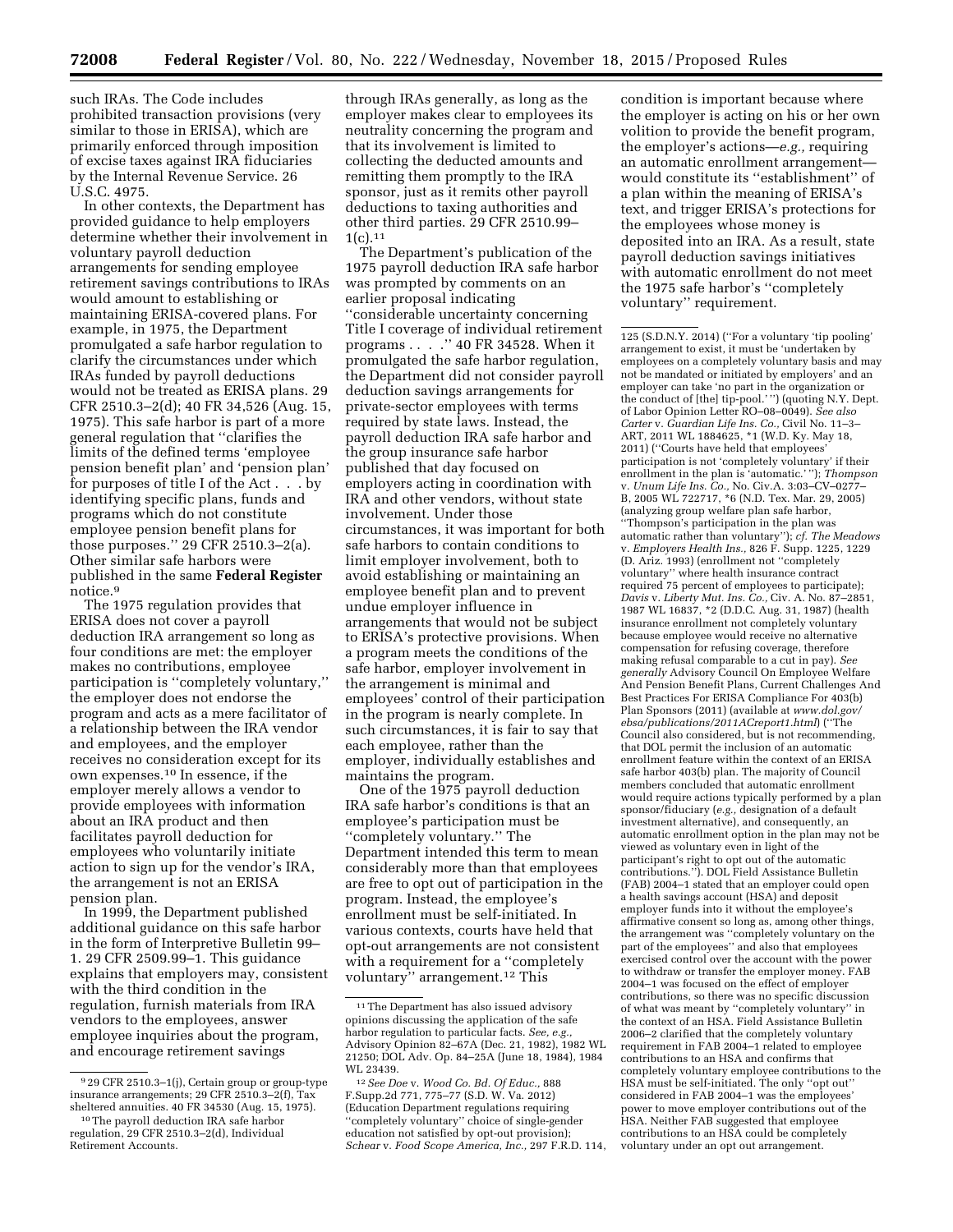However, when a state government sets the terms for and administers a payroll deduction savings arrangement, the situation is far different than when the employer sets the terms and administers the program—the 1975 safe harbor was not written with such state laws in mind. Therefore, the Department is promulgating this new safe harbor that does permit automatic enrollment in such state payroll deduction savings arrangements. Where states require employers to offer savings arrangements, undue employer influence or pressure to enroll is far less of a concern. Moreover, the state's active involvement and the limitations on the employers' role removes the employer from the equation such that the payroll deduction arrangements are not established or maintained by an employer or employee organization within the meaning of ERISA section 3(2). Accordingly, the safe harbor proposed today permits automatic enrollment with an opt-out provision in the context of state required and administered programs that meet the terms of the proposal. The safe harbor should remove uncertainty about Title I coverage of such state payroll deduction savings arrangements by promulgating a ''voluntary'' standard that permits automatic enrollment arrangements with employee opt-out features. By removing this uncertainty, the objective of the proposed safe harbor is to diminish the chances that, if the issue were ultimately litigated, the courts would conclude that state payroll deduction savings arrangements are preempted by ERISA.

### *3. Purpose and Scope of Proposed Regulation*

Section 505 of ERISA gives the Secretary of Labor broad authority to prescribe such regulations as he finds necessary and appropriate to carry out the provisions of Title I of the Act. The Department believes that regulatory guidance in this area is necessary to ensure that governmental bodies, employers, and others in the regulated community have guidelines concerning whether state efforts to encourage savings implicate Title I of ERISA by requiring the establishment or maintenance of ERISA-covered employee pension benefit plans.

The 1975 payroll deduction IRA safe harbor sets forth standards for judging whether employer conduct crosses the line between permitted ministerial activities with respect to non-plan IRAs and activities that involve the establishment or maintenance of an ERISA-covered plan. State payroll deduction savings initiatives are similar

to arrangements covered under the 1975 safe harbor if the employer's involvement is limited to withholding and forwarding payroll deductions and performing other related ministerial duties and the state has sole authority to determine the terms and administration of the state savings arrangement. The 1975 safe harbor, however, does not envision state involvement in the IRA programs nor does it envision use of automatic enrollment and related provisions.

The proposed regulation thus would provide a new and additional ''safe harbor'' for state savings arrangements that conform to the proposed regulation's provisions. The proposed regulation departs from the 1975 safe harbor for payroll deduction IRA programs by adopting a standard that enrollment be ''voluntary'' rather than ''completely voluntary.'' The new safe harbor's voluntary standard will allow employees' participation in state required programs to be initiated by automatic enrollment with an opt-out provision. The Department is also proposing to add other provisions to assure that employer involvement remains minimal.

The proposed regulation, however, as a ''safe harbor,'' does not purport to define every possible program that could fall outside of Title I of ERISA because it was not ''established or maintained'' by an employer. The Department also is not expressing any view regarding the application of provisions of the Internal Revenue Code (Code).

### **B. Description of the Proposed Regulation**

The proposed regulation § 2510.3– 2(h) provides that for purposes of Title I of ERISA, the terms ''employee pension benefit plan'' and ''pension plan'' do not include an individual retirement plan (as defined in 26 U.S.C. 7701(a)(37)) established and maintained pursuant to a state payroll deduction savings program if the program satisfies all of the conditions set forth in paragraphs (h)(1)(i) through (xii) of the proposed regulation. In the Department's view, compliance with these conditions will assure that the employer's involvement in the state program is limited to the ministerial acts necessary to implement the payroll deduction program as required by state law. In addition, the proposed conditions would give employees sufficient freedom not to enroll or to discontinue their enrollment, as well as meaningful control over their IRAs.

The term ''individual retirement plan'' means an individual retirement account described in section 408(a) and an individual retirement annuity described in section 408(b) of the Code.13 Thus, by limiting the safe harbor to programs that use such individual retirement plans (which would include both traditional and Roth IRAs), the proposal incorporates the applicable protections under the Code, including the prohibited transaction provisions.

The safe harbor conditions under the proposed regulations require that the program be established by a state government pursuant to state law. As discussed above, if an employer's activities are limited to those ministerial functions required by the state law, the arrangement is not established or maintained by the employer. The term ''State'' in the proposed regulation has the same meaning as in Title I of ERISA generally. As in section 3(10) of ERISA, a ''State'' includes any ''State of the United States, the District of Columbia,'' and certain territories.14 29 U.S.C. 1002(10). The state must also administer the program either directly or through a governmental agency or other instrumentality. The safe harbor also contemplates that a state or the governmental agency or instrumentality could contract with commercial service providers, such as investment managers and recordkeepers, to operate and administer its program.

The proposal does not address whether the employees that participate in the program must be employed within the state that establishes the program, or alternatively whether the covered employees must be residents of the state or employed by employers doing business within the state. The extent to which a state can regulate employers is already established under existing legal principles. The proposal simply requires that the program be established by a state pursuant to state law. The Department solicits comments on whether the safe harbor should be limited to require some connection between the employers and employees covered by the program and the state that establishes the program, and if so, what kind of connection.

<sup>13</sup>Whether a state program meets the statutory requirements under the Code is a question within<br>the jurisdiction of the Internal Revenue Service.

<sup>&</sup>lt;sup>14</sup> The term "State" in the proposed regulation has the same meaning as in section 3(10) of ERISA. This would not include Indian tribes, tribal subdivisions, or agencies or instrumentalities of either in coverage under the regulation. To date, the Department is unaware of any tribal initiatives similar to the state initiatives described elsewhere in this preamble. Comments are welcome on whether, on what basis, and under what circumstances, payroll deduction programs required by Indian tribes might be covered under the safe harbor.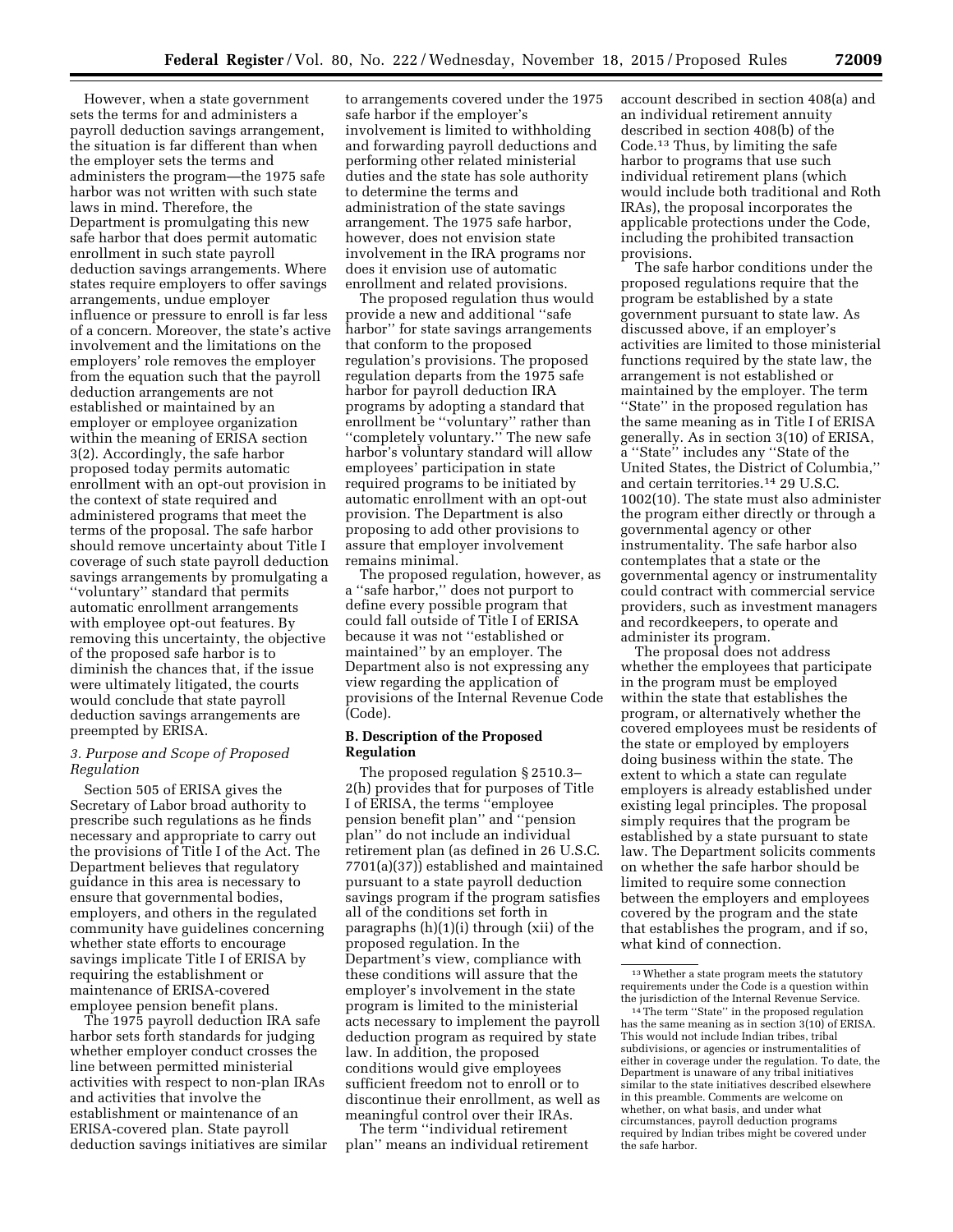The proposed regulation requires that participation in the program be voluntary for employees. As discussed above, this requirement is different from the current payroll deduction IRA safe harbor in 29 CFR 2510.3–2(d), which requires that participation be ''completely voluntary.'' The proposed regulation expressly permits opt-out programs and, accordingly, does not require that participation be ''completely voluntary.'' By using only the term ''voluntary,'' the Department intends to make clear that the proposed regulation, unlike the existing safe harbor, would allow the state to require employers to automatically enroll employees, unless they affirmatively elect not to participate in the program.15

The proposed regulation also includes conditions to assure that control of the payroll deduction program and the savings accounts lies with the state and the employees, and not the employer. These include requirements that (1) the program does not require that an employee or beneficiary retain any portion of contributions or earnings in his or her IRA and does not otherwise impose any restrictions on withdrawals or impose any cost or penalty on transfers or rollovers permitted under the Internal Revenue Code; (2) all rights of the employee, former employee, or beneficiary under the program are enforceable only by the employee, former employee, or beneficiary, an authorized representative of such person, or by the state (or the designated agency or instrumentality); and (3) the state adopts measures to ensure that employees are notified of their rights under the program and creates a mechanism for enforcement of those rights. In addition, the proposal requires the state to assume responsibility for the security of payroll deductions and employee savings. These conditions assure that the employees will have meaningful control over their retirement savings, that the state will enforce the employer's payroll deduction obligations and oversee the security of retirement savings, and that the employer will have no role in enforcing employee rights under the program.

Limited employer involvement in the program is the key to a determination that a state savings program is not an employee pension benefit program. Thus, the employer's facilitation must be required by state law—if it is voluntary, the safe harbor does not apply. Further, the proposal does not permit the employer to contribute to the program.16 All contributions under the program must be made voluntarily by the employees. When employers make contributions to fund benefits of the type enumerated in Section 3(2) of ERISA, they effectively sponsor an ERISA-covered plan. Similarly, the employer may not have discretionary authority, control, or responsibility under the program and may not receive any direct or indirect compensation in the form of cash or otherwise in connection with the program, other than the reimbursement of the actual costs of the program to the employer. Finally, the proposal specifies that employer involvement must be limited to all or some of the following: (1) Collecting employee contributions through payroll deductions and remitting them to the program; (2) providing notice to the employees and maintaining records regarding the employer's collection and remittance of payments under the program; (3) providing information to the state necessary to facilitate the operation of the program; and (4) distributing program information to employees from the state and permitting the state to publicize the program to employees.

A program could fit within the safe harbor and include terms that require employers to certify facts within the employer's knowledge as employer, such as employee census information (*e.g.,* status of a full time employee, employee addresses, attendance records, compensation levels, etc.). The employer could also conduct reviews to ensure it was complying with program eligibility requirements and limitations established by the state. The Department requests comments on whether the final regulation should provide more clarity and specificity on the types of functions that could be permitted consistent with the requirements of the safe harbor.17

A state program that meets all of the foregoing conditions will not fail to qualify for the safe harbor merely because the program is directed toward employees who are not already eligible for some other workplace savings arrangement. Nor will it fail merely because it requires automatic enrollment subject to employees having a right to opt out. Similarly, if the state program offers employees a choice of multiple IRA sponsors to which employees may make payroll deduction contributions, the state program can create a default option, *i.e.,* designate the IRA provider to which the employer must remit the payroll withholding contributions in the absence of an affirmative election by the employee.

ERISA's expansive plan definition is critical to its protective purposes. When employers establish or maintain ERISAcovered plans, the plan's participants are protected by trust-law obligations of fiduciary conduct, reporting requirements, and a regulatory regime designed to ensure the security of promised benefits. In the circumstances specified by the proposed regulation, however, the employer does not ''establish or maintain'' the plan. Instead, the program is created and administered by the state for the benefit of those employees who voluntarily participate with minimal employer involvement. State administration of the voluntary program does not give rise to ERISA coverage, and presumably ensures that the program will be administered in accordance with the interests of the state's citizens.18

As noted above, ERISA generally preempts state laws that relate to employee benefit plans. The U.S. Supreme Court has long held that ''[a] law 'relates to' an employee benefit plan, in the normal sense of the phrase, if it has a connection with or reference to such a plan.'' *Shaw* v. *Delta Air Lines, Inc.*, 463 U.S. 85, 96–97 (1983) (footnote omitted); *see, e.g., New York State Conference of Blue Cross & Blue Shield Plans* v. *Travelers Ins. Co.,* 514 U.S. 645, 656 (1995). This proposed regulation would provide that certain state savings

<sup>15</sup> If a program requires automatic enrollment, adequate notice of their right to opt out must be furnished to employees in order for the program to meet the safe harbor's voluntariness condition. The proposal does not define the manner and content of ''adequate notice'' for this purpose. The Department expects that states and their vendors would look to analogous notice requirements contained in federal laws pertaining to automatic enrollment provisions. *See, e.g.,* 26 U.S.C. 401(k)(13)(E) and 414(w); 29 U.S.C. 1144(e)(3); and 29 CFR 2550.404c–5(d). The Department solicits comments on this issue.

<sup>16</sup>This provision, of course, would not prohibit an employer from allowing employees to review program materials on company time or to use an employer's computer to make elections under the program.

<sup>17</sup> In previous guidance issued by the Department under other safe harbors involving private parties, the Department concluded that employers could take certain corrective actions to stay within the safe harbor and that such actions, in and of themselves, did not lead to the establishment of an employee benefit plan. *See* DOL Information Letter to Siegel Benefit Consultants (Feb. 27, 1996) and

Field Assistance Bulletin 2007–02 on the safe harbor for tax sheltered annuity programs under 29 CFR 2510.3–2(f).

<sup>18</sup>To the extent that the state program allows employees not subject to the automatic enrollment requirement to voluntarily choose to participate, the employee's voluntarily participation would not result in the employer establishing an ERISAcovered plan or the state program including an ERISA-covered plan if the employer and the state program satisfy the conditions in the Department's existing safe harbor for payroll deduction IRAs at 29 CFR 2510.3–2(d). Of course, as described above, automatic enrollment of employees is not permitted under the existing payroll deduction IRA safe harbor.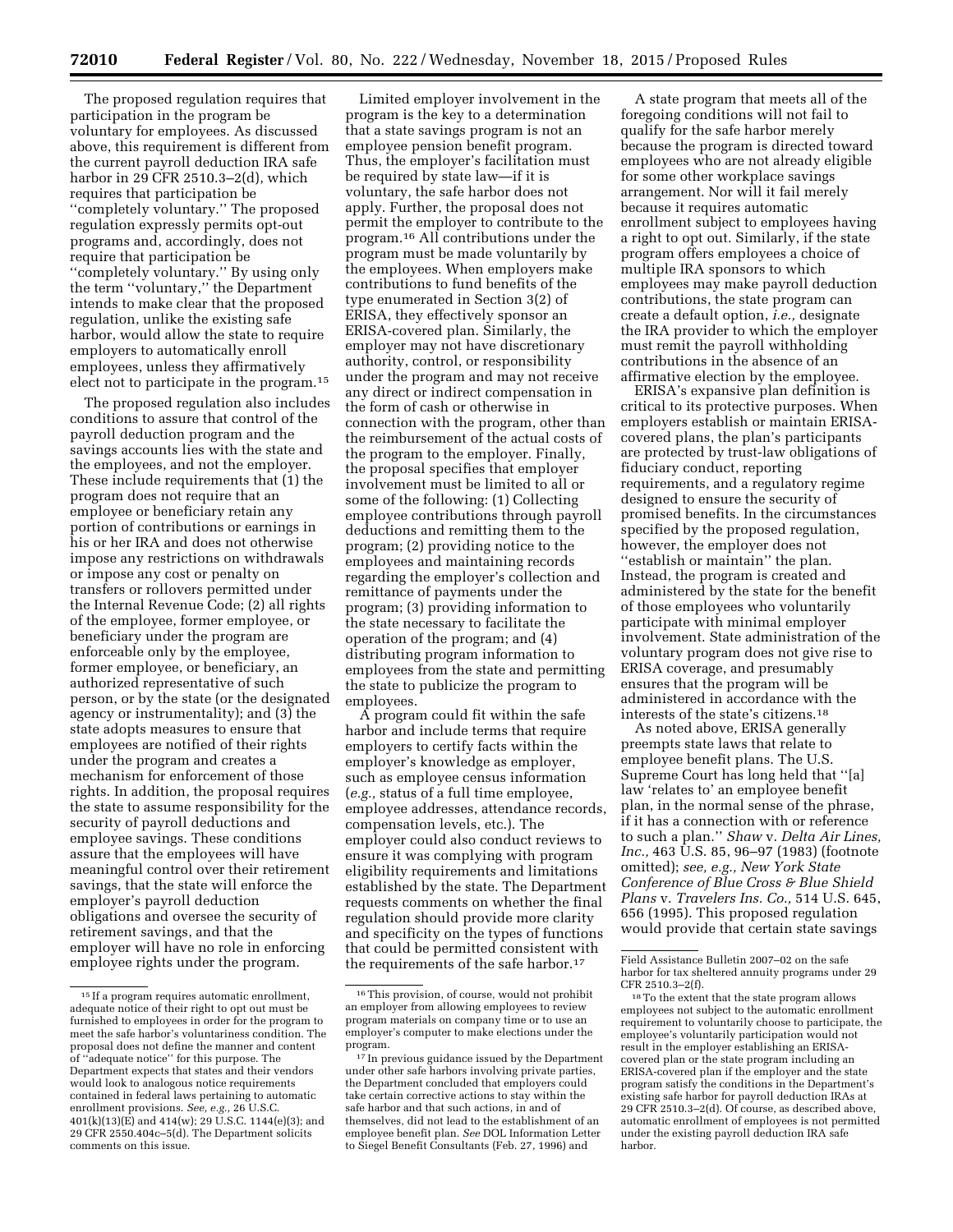programs would not create employee benefit plans. However, the fact that state programs do not create ERISA covered plans does not necessarily mean that, if the issue were litigated, the state laws would not be preempted by ERISA. The courts' determinations would depend on the precise details of the statute at issue, including whether that state's program successfully met the requirements of the safe harbor.

Moreover, states should be advised that a program may be preempted by other Federal laws apart from ERISA. A state law that alters, amends, modifies, invalidates, impairs or supersedes a Federal law would risk being preempted by the Federal law so affected. Such preemption issues are beyond the scope of this proposed rule, however, which addresses only the question of whether particular programs involve the establishment of one or more ERISA covered employee benefit plans.

Finally, some states are considering approaches that differ from state payroll deduction savings initiatives. In 2012, Massachusetts, for example, enacted a law providing for a state-sponsored plan for non-profit employers with 20 or fewer employees.19 Washington enacted a law to establish a small business retirement market place to assist small employers by making available a number of approved savings plans, some of which may be covered by ERISA, even though the marketplace arrangement itself is not.20 This proposal does not address such state initiatives.

## **C. Effective Date**

The Department proposes to make this regulation effective 60 days after the date of publication of the final rule in the **Federal Register**.

### **D. Regulatory Impact Analysis**

*1. Executive Order 12866 Statement* 

Under Executive Order 12866, the Office of Management and Budget (OMB) must determine whether a regulatory action is ''significant'' and therefore subject to the requirements of the Executive Order and subject to review by the OMB. Section 3(f) of the Executive Order defines a ''significant regulatory action'' as an action that is likely to result in a rule (1) having an annual effect on the economy of \$100 million or more, or adversely and materially affecting a sector of the economy, productivity, competition, jobs, the environment, public health or safety, or state, local or tribal governments or communities (also

referred to as an ''economically significant'' action); (2) creating serious inconsistency or otherwise interfering with an action taken or planned by another agency; (3) materially altering the budgetary impacts of entitlement grants, user fees, or loan programs or the rights and obligations of recipients thereof; or (4) raising novel legal or policy issues arising out of legal mandates, the President's priorities, or the principles set forth in the Executive Order.

OMB has tentatively determined that this regulatory action is not economically significant within the meaning of section 3(f)(1) of the Executive Order. However, it has been determined that the action is significant within the meaning of section 3(f)(4) of the Executive Order and the Department accordingly provides the following assessment of its potential benefits and costs.

### a. Direct Benefits

As stated earlier in this preamble, some state governments have passed laws designed to expand workers' access to workplace savings programs. Some states are looking at ways to encourage employers to provide coverage under state-administered 401(k)-type plans, while others have adopted or are considering approaches that combine several retirement alternatives including IRAs, ERISAcovered plans and the Department of the Treasury's new starter savings program, *my*RA.

One of the challenges states face in expanding retirement savings opportunities for private sector employees is uncertainty about ERISA preemption of such efforts. ERISA generally would preempt a state law that required employers to establish and maintain ERISA-covered employee benefit pension plans. The Department therefore believes that states and other stakeholders would benefit from clear guidelines to determine whether state saving initiatives would effectively require employers to create ERISAcovered plans. The proposed rule would provide a new ''safe harbor'' from coverage under Title I of ERISA for state savings arrangements that conform to certain requirements. State initiatives within the safe harbor would not result in the establishment of employee benefit plans under ERISA. The Department expects that the proposed rule would reduce legal costs, including litigation costs, by (1) removing uncertainty about whether such state savings arrangements are covered by title I of ERISA, and (2) creating efficiencies by eliminating the need for multiple states

to incur the same costs to determine their non-plan status.

The Department notes that the proposal would not prevent states from identifying and pursuing alternative policies, outside the safe harbor, that also would not require employers to establish or maintain ERISA-covered plans. Thus, while the proposal would reduce uncertainty about state activity within the safe harbor, it would not impair state activity outside it.

### b. Direct Costs

The proposed rule does not require any new action by employers or the states. It merely clarifies that certain state initiatives that encourage workplace savings would not result in the creation of employee benefit plans covered by Title I of ERISA.

States may incur legal costs to analyze the rule and determine whether their laws fall within the proposed rule's safe harbor. However, the Department expects that these costs will be less than the savings that will be generated. Moreover, states will avoid incurring the greater costs that might be incurred to determine their programs' non-plan status without benefit of this proposed rule.

States that design their payroll deduction programs to conform to the safe harbor may incur costs to develop notices to be provided to participants and beneficiaries covered by the program and enter into contracts with investment managers and other service providers to operationalize and administer the programs. The Department's review of existing state payroll deduction legislation indicates that these requirements are customarily part of most state programs, and the initiatives generally could not operate without such requirements. Therefore, to the extent that state programs would exist even in the absence of this rule, only the relatively minor costs of revisions for conformity to the safe harbor are attributable to the rule, because other cost-generating activities are necessary and essential to operate and administer the programs. On the other hand, if state programs are adopted more widely in the rule's presence than in its absence, there would be more general state operational and administrative costs that are attributable to the rule. The Department does not have sufficient data to estimate the number of systems that would need to be updated; therefore, the Department invites comments and any relevant data that would allow it to make a more thorough assessment.

<sup>19</sup>Mass. Gen. Laws ch. 29, sec. 64E (2014) 20 2015 Wash. Sess. Laws chap. 296 (SB 5826).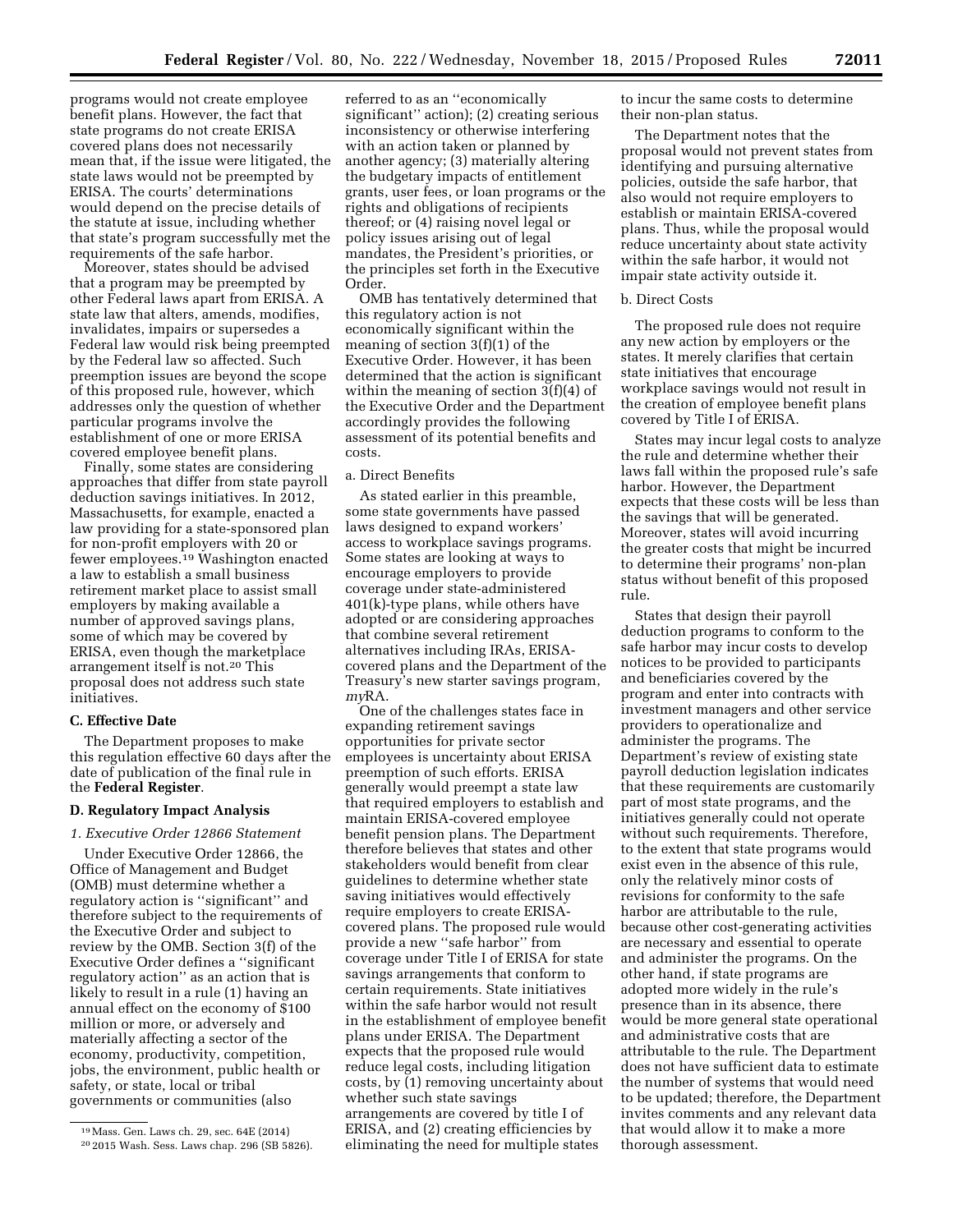### c. Uncertainty

The Department is confident that the proposed regulation, by clarifying that certain state programs do not require employers to establish ERISA-covered plans, will benefit states and many other stakeholders otherwise beset by greater uncertainty. However, the Department is unsure as to the magnitude of these benefits. The magnitude of the proposed regulation's benefits, costs and transfer impacts will depend on the states' independent decisions on whether and how best to take advantage of the safe harbor, and on the cost that otherwise would have attached to uncertainty about the legal status of the states' actions. The Department cannot predict what actions states will take, stakeholders' propensity to challenge such actions' legal status, either absent or pursuant to the proposed regulation, or courts' resultant decisions, and therefore the Department invites data submission or other comment that would allow for more thorough assessment of these issues.

#### d. Impact of State Initiatives

There are a number of cases in which this rulemaking could increase the prevalence of state workplace savings initiatives, thus bringing the effects of these initiatives within the scope of this regulatory impact analysis. For instance, if this issue were ultimately resolved in the courts, the courts could make a different preemption decision in the rule's presence than in its absence. Furthermore, even if a potential court decision would be the same with or without the rulemaking, the potential reduction in states' uncertainty-related costs could induce more states to pursue these workplace savings initiatives. An additional possibility is that the rule would not change the prevalence of state retirement savings programs, but would accelerate the implementation of programs that would exist anyway. With any of these possibilities, there would be benefits, costs and transfer impacts that are indirectly attributable to this rule, via the increased or accelerated creation of state-level workplace savings programs.

Employers may incur costs to update their payroll systems to transmit payroll deductions to the state or its agent and develop recordkeeping systems to document their collection and remittance of payments under the program. As with states' operational and administrative costs (discussed in section D.1.b, above), some portion of these employer costs would be attributable to the rule if more state workplace savings programs are

implemented in the rule's presence than in its absence. Because employers' role in the programs must be minimal in order to satisfy the safe harbor, they will incur little cost beyond the costs associated with updating payroll systems. However, the costs that are incurred could fall most heavily on small and start-up companies, which tend to be least likely to offer pensions. Most state payroll deduction programs do exempt the smallest companies, which could significantly mitigate such costs. The Department does not have sufficient data to estimate the number of payroll systems that would have to be updated. Therefore, the Department invites the public to provide comments and relevant data that would allow it to make a more thorough assessment.

The Department believes that welldesigned state-level initiatives have the potential to effectively reduce gaps in retirement security. Relevant variables such as pension coverage,<sup>21</sup> labor market conditions,22 population demographics,<sup>23</sup> and elderly poverty,<sup>24</sup> vary widely across the states, suggesting a potential opportunity for progress at the state level. For example, payroll deduction savings statutes in California and Illinois could extend savings opportunities for 7.8 million workers in California and 1.7 million workers in Illinois who currently do not have access to employment-based savings arrangements.25 The Department offers the following policy discussion for consideration, and invites public input on the issues raised, on the potential for state initiatives to foster retirement security, and on the potential for this proposal or other Departmental action to facilitate effective state activity.

Effective state initiatives will advance retirement security. Some workers currently may save less than would be optimal because of behavioral biases (such as myopia or inertia) or labor market frictions that prevent them from accessing plans at work. Effective state initiatives would help such workers save more. Such workers will have traded some consumption today for

more in retirement, potentially reaping some net gain in overall lifetime wellbeing. Their additional saving may also reduce fiscal pressure on publicly financed retirement programs and other public assistance programs, such as the Supplemental Nutritional Assistance Program, that support low-income Americans, including older Americans.

The Department believes that welldesigned state initiatives can achieve their intended, positive effects of fostering retirement security. However, the initiatives might have some unintended consequences as well. Those workers least equipped to make good retirement savings decisions arguably stand to benefit most from state initiatives, but also arguably are most at risk of suffering adverse unintended effects. Workers who would not benefit from increased retirement savings could opt out, but some might fail to do so. Such workers might increase their savings too much, unduly sacrificing current economic needs. Consequently they might be more likely to cash out early and suffer tax losses, and/or to take on more expensive debt. Similarly, state initiatives directed at workers who do not currently participate in workplace savings arrangements may be imperfectly targeted to address gaps in retirement security. For example, a college student might be better advised to take less in student loans rather than open an IRA, and a young family might do well to save more first for their children's education and later for their own retirement.

Employers that wish to provide retirement benefits are likely to find that ERISA-covered programs, such as 401(k) plans, have advantages for them and their employees over participation in state programs. Potential advantages include: Greater tax preferences, greater flexibility in plan selection and design, opportunity for employers to contribute, ERISA protections, and larger positive recruitment and retention effects. Therefore it seems unlikely that state initiatives will "crowd-out" many ERISA-covered plans. However, if they do, some workers might lose ERISAprotected benefits that would have been more generous and more secure than state-based (or IRA) benefits, unless states adopt consumer protections similar to those Congress provided under ERISA. Some workers who would otherwise have saved more might reduce their savings to the low, default levels associated with some state programs. States can address this last concern by incorporating into their programs ''auto-escalation'' features that increase default contribution rates over time and/or as pay increases.

<sup>21</sup>*See for example* Craig Copeland, ''Employment-Based Retirement Plan Participation: Geographic Differences and Trends, 2013,'' Employee Benefit Research Institute, Issue Brief No.<br>405 (October 2014) (available at www.ebri.org).

<sup>&</sup>lt;sup>22</sup> See for example US Bureau of Labor Statistics, ''Regional and State Employment and Unemployment—JUNE 2015," USDL-15-1430, July<br>21. 2015.

<sup>&</sup>lt;sup>23</sup> See for example Lindsay M. Howden and Julie A. Meyer, ''Age and Sex Composition: 2010,'' US Bureau of the Census, 2010 Census Briefs C2010BR–03, May 2011.

<sup>24</sup>Constantijn W. A. Panis & Michael Brien, August 28, 2015, ''Target Populations of State-Level Automatic IRA Initiatives.'' 25 *Id.*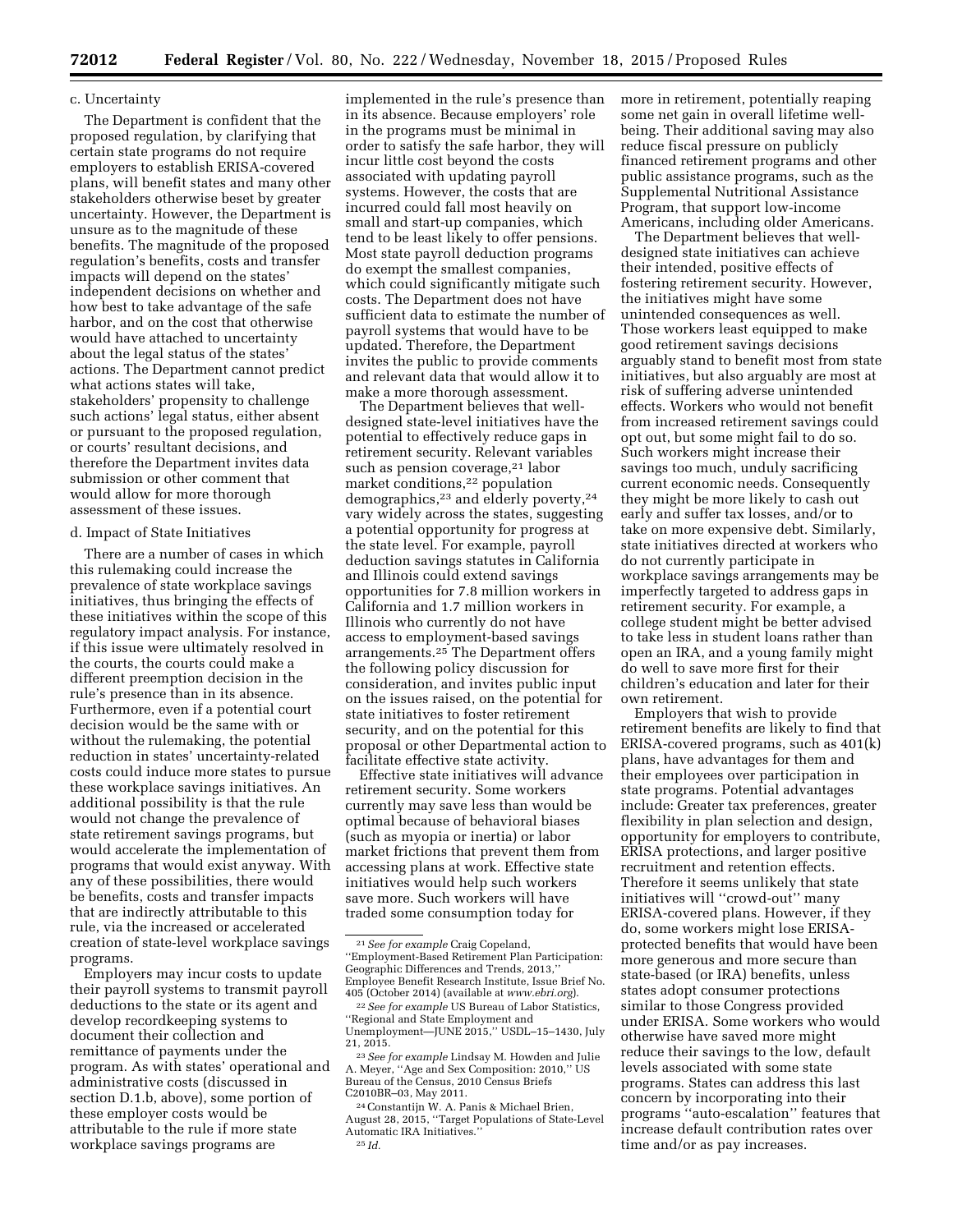# *2. Paperwork Reduction Act*

As part of its continuing effort to reduce paperwork and respondent burden, the Department of Labor conducts a preclearance consultation program to provide the general public and Federal agencies with an opportunity to comment on proposed and continuing collections of information in accordance with the Paperwork Reduction Act of 1995 (PRA) (44 U.S.C. 3506(c)(2)(A)). This helps to ensure that the public understands the Department's collection instructions, respondents can provide the requested data in the desired format, reporting burden (time and financial resources) is minimized, collection instruments are clearly understood, and the Department can properly assess the impact of collection requirements on respondents.

The Department has determined this proposed rule is not subject to the requirements of the PRA, because it does not contain a *collection of information* as defined in 44 U.S.C. 3502(3). The rule does not require any action by or impose any requirements on employers or the states. It merely clarifies that certain state payroll deduction programs that encourage retirement savings would not result in the creation of employee benefit plans covered by Title I of ERISA.

Moreover, the PRA definition of *burden* excludes time, effort, and financial resources necessary to comply with a collection of information that would be incurred by respondents in the normal course of their activities. *See*  5 CFR 1320.3(b)(2). The definition of *burden* also excludes burdens imposed by a state, local, or tribal government independent of a Federal requirement. *See* 5 CFR 1320.3(b)(3). The Department's review of existing state payroll deduction programs indicates that they customarily have notification and recordkeeping requirements and that the initiatives could not operate without such requirements, especially programs that include automatic enrollment. Therefore, the proposed rule imposes no burden, because states customarily include notice and recordkeeping requirements that are an essential and routine part of administering state payroll deduction programs. In addition, employers are responding to state, not Federal, requirements when providing notices to individuals covered under state payroll deduction programs and maintaining records regarding the employers' collection and remittance of payments under the program.

Although the Department has determined that the proposed rule does not contain a collection of information, when rules contain information collections the Department invites comments that:

• Evaluate whether the collection of information is necessary for the proper performance of the functions of the agency, including whether the information will have practical utility;

• Evaluate the burden of the collection of information, including the validity of the methodology and assumptions used;

• Enhance the quality, utility, and clarity of the information to be collected; and

• Minimize the burden of the collection of information on those who are to respond, including through the use of appropriate automated, electronic, mechanical, or other technological collection techniques or other forms of information technology, *e.g.,* permitting electronic submission of responses.

In addition to having an opportunity to file comments with the Department, comments may also be sent to the Office of Information and Regulatory Affairs, Office of Management and Budget, Room 10235, New Executive Office Building, Washington, DC 20503; Attention: Desk Officer for the Employee Benefits Security Administration. OMB requests that comments be received within 30 days of publication of the proposed rule to ensure their consideration.

### 3. Regulatory Flexibility Act

The Regulatory Flexibility Act (5 U.S.C. 601 *et seq.*) (RFA) imposes certain requirements with respect to Federal rules that are subject to the notice and comment requirements of section 553(b) of the Administrative Procedure Act (5 U.S.C. 551 *et seq.*) and which are likely to have a significant economic impact on a substantial number of small entities. Unless an agency certifies that a rule will not have a significant economic impact on a substantial number of small entities, section 603 of the RFA requires the agency to present an initial regulatory flexibility analysis at the time of the publication of the notice of proposed rulemaking describing the impact of the rule on small entities. Small entities include small businesses, organizations and governmental jurisdictions.

Because the proposed rule imposes no requirements or costs on employers, the Department believes that it would not have a significant economic impact on a substantial number of small entities. Accordingly, pursuant to section 605(b) of the RFA, the Assistant Secretary of the Employee Benefits Security

Administration hereby certifies that the proposed rule, if promulgated, will not have a significant economic impact on a substantial number of small entities.

### *4. Unfunded Mandates Reform Act*

For purposes of the Unfunded Mandates Reform Act of 1995 (2 U.S.C. 1501 *et seq.*), as well as Executive Order 12875, this rule does not include any federal mandate that may result in expenditures by state, local, or tribal governments, or the private sector, which may impose an annual burden of \$100 million.

#### *5. Congressional Review Act*

The proposed rule is subject to the Congressional Review Act provisions of the Small Business Regulatory Enforcement Fairness Act of 1996 (5 U.S.C. 801 *et seq.*) and, if finalized, would be transmitted to Congress and the Comptroller General for review.

### *6. Federalism Statement*

Executive Order 13132 outlines fundamental principles of federalism. It also requires adherence to specific criteria by federal agencies in formulating and implementing policies that have ''substantial direct effects'' on the states, the relationship between the national government and states, or on the distribution of power and responsibilities among the various levels of government. Federal agencies promulgating regulations that have these federalism implications must consult with state and local officials, and describe the extent of their consultation and the nature of the concerns of state and local officials in the preamble to the final regulation.

In the Department's view, the proposed regulations, by clarifying that certain workplace savings arrangements under consideration or adopted by certain states will not result in the establishment or maintenance by employers or employee organizations of employee benefit plans under ERISA, would provide more latitude and certainty to state governments and employers regarding the treatment of such arrangements under ERISA. The Department will affirmatively engage in outreach with officials of states, and with employers and other stakeholders, regarding the proposed rule and seek their input on the proposed rule and any federalism implications that they believe may be presented by it.

#### **List of Subjects in 29 CFR Part 2510**

Accounting, Employee benefit plans, Employee Retirement Income Security Act, Pensions, Reporting, Coverage.